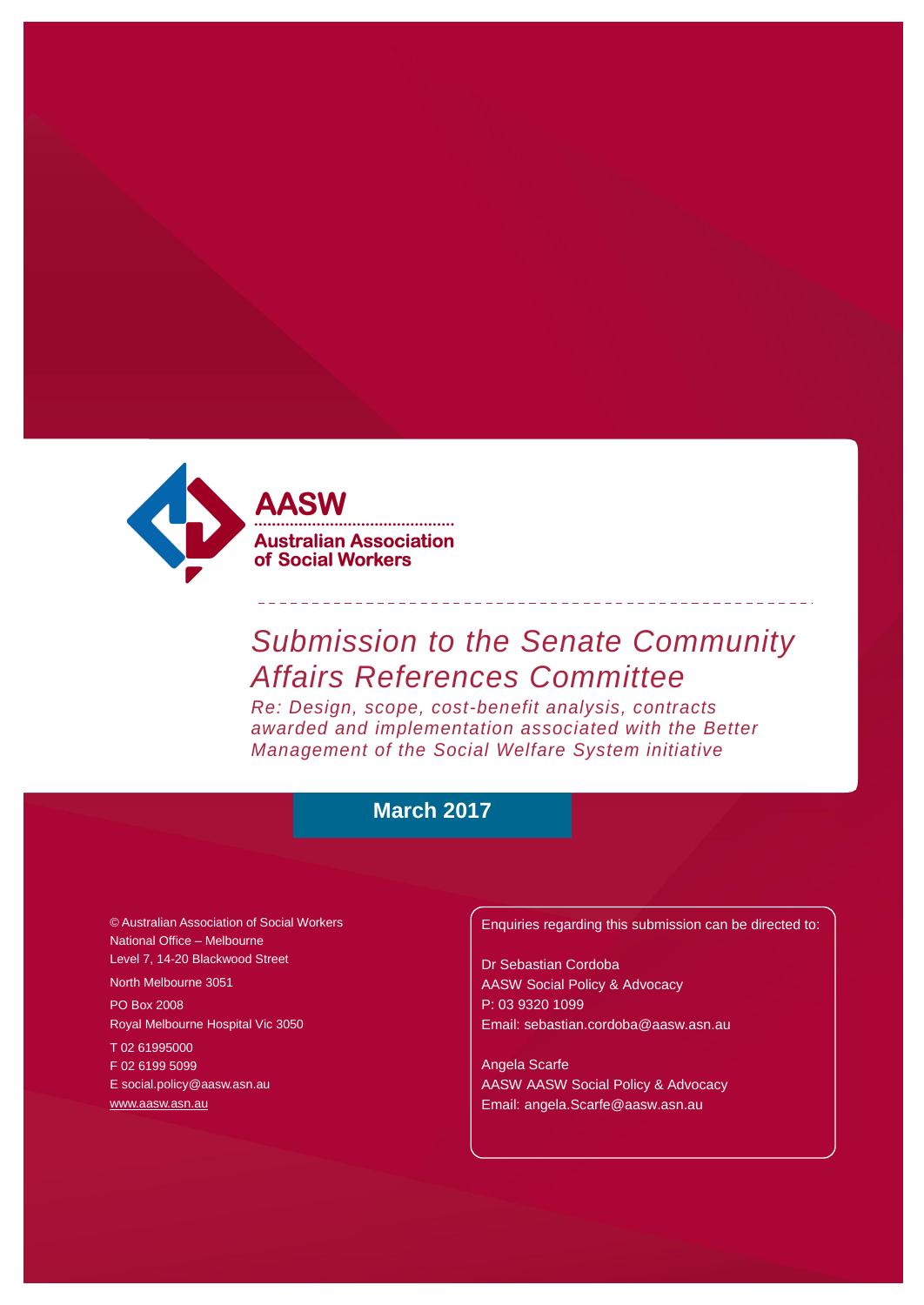## **Introduction**

### **Who we are**

The Australian Association of Social Workers (AASW) is the professional body representing more than 10,000 social workers throughout Australia. We set the benchmark for professional education and practice in social work and have a strong voice on matters of social inclusion, social justice, human rights and issues that impact upon the quality of life of all Australians.

### **The social work profession**

The social work profession is committed to the pursuit of social justice, the enhancement of the quality of life, and the development of the full potential of every member of society. Principles of social justice, human rights, collective responsibility and respect for diversity are central to the profession and are underpinned by theories of social work, social sciences, humanities and Indigenous knowledge. Social workers work with individuals, families, groups and communities. Professional social workers consider the relationship between biological, psychological, social, cultural and spiritual factors and how they impact on a client's health, wellbeing and development. Accordingly, social workers maintain a dual focus in both assisting with and improving human wellbeing and identifying and addressing any external issues (known as systemic or structural issues) that may impact on wellbeing, such as inequality, injustice and discrimination.

### **Our submission**

The AASW welcomes the opportunity to contribute to this inquiry into Centrelink's automated debt recovery scheme. While social workers work with people from every strata of society, we have a particular commitment to those who are most disadvantaged. We understand that fiscal responsibility and balancing the budget are legitimate priorities for the government. Nevertheless, there is a variety of ways in which this can be done. Respect for the dignity of each person underpins all the efforts of social workers. It should also underpin all Government policy. Our commitment to promoting the human rights of every person means that the goal of balancing the budget does not justify the harassment of people who have received income support payments.

### **Response**

#### *"Concerns in relation to:*

**a.** *the impact of Government automated debt collection processes upon the aged, families with young children, students, people with disability and jobseekers and any others affected by the process***;"**

For any group of people, the unannounced arrival of either a letter claiming a potential debt or a debt collector's notice would be an unwelcome source of distress. People who are relying on Centrelink payments while moving between insecure work or meeting their mutual obligation requirements experience considerable levels of stress. The unrelenting demands of ensuring a predictable level of income from intermittent work can only be appreciated by people who have experienced them. Within this group of people there is a disproportionately high number of people with physical and mental health concerns, low levels of literacy in English or constraints on their abilities. These daily challenges are particularly acute if they are combined with responsibility for caring for children or other family members.

2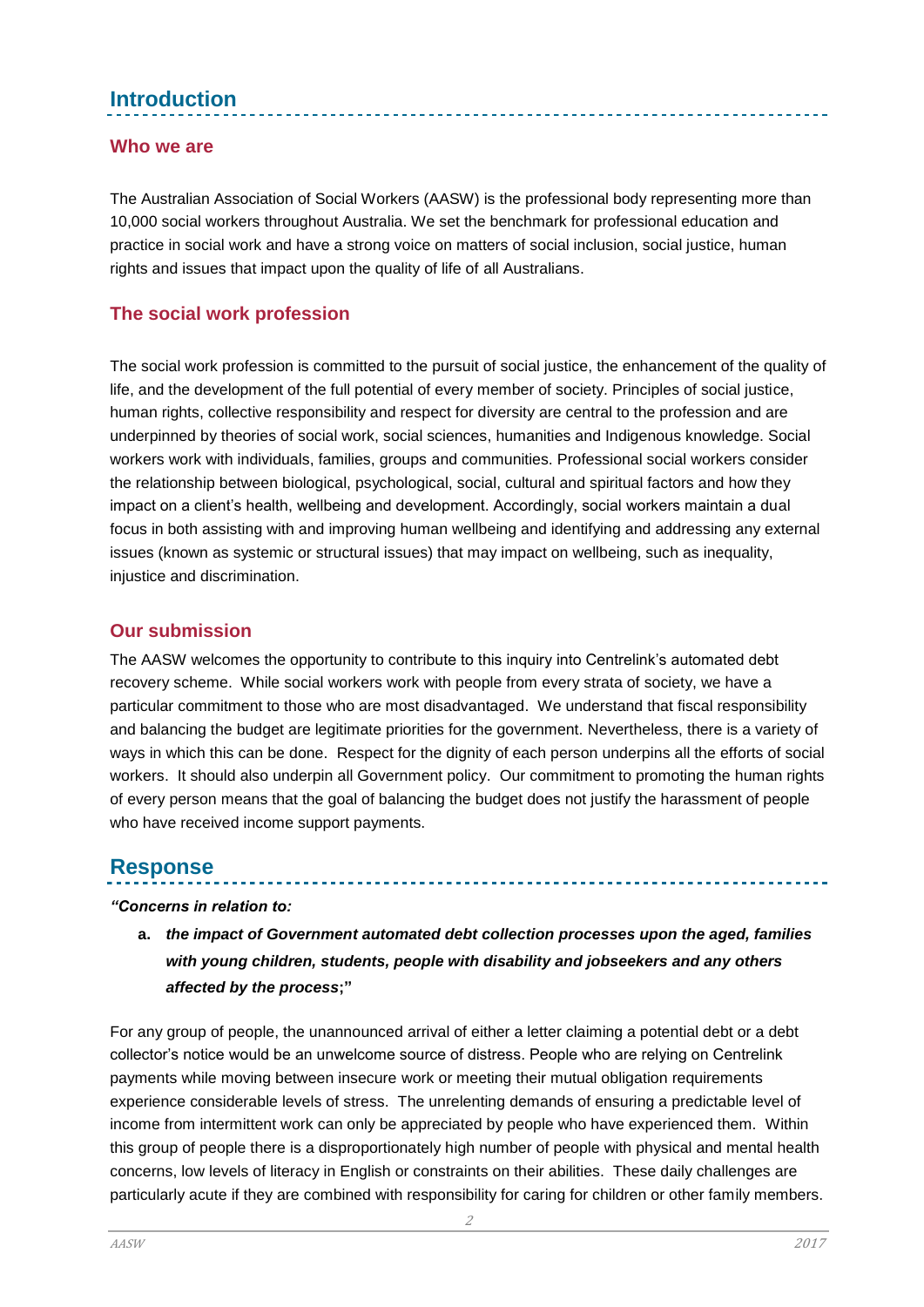More than 1900 of our members are Accredited Mental Health Social Workers, and have extensive and longstanding experience of working with people living with high levels of mental illness including depression, anxiety or paranoia. When working with people experiencing these issues, social workers are careful to ensure that all aspects of their work support the therapeutic goal of building trust and optimism. They know that this calls for transparency, accountability and integrity in the way they deliver services. Our members have observed how the unexpected arrival of letters alleging longstanding discrepancies or debts departs from these principles. Instead the letters have reinforced their clients' perceptions of an inscrutable, bewildering and hostile world.

The income security system was originally intended as a guarantee of security in periods when people could not earn an income. By contrast for many people the income security system has been a source of confusion and financial stress. This is particularly the case in the instances where the original letters were not delivered and the formal debt collection notice was the first communication that people received.

We draw the committee's attention to the instances in which the consequences appear to have been far more serious, for some people whose mental health was already precarious.<sup>1</sup> While greater research is needed to understand the full impacts, the AASW condemns the policy decisions that appear to have contributed to their distress.

The method chosen by the government places the onus of proof onto the recipient of the payments, requiring them to demonstrate that they have not been overpaid. This reversal of the presumption of innocence into a presumption of guilt raises represents a denial of natural justice. The AASW objects strongly to such treatment of vulnerable members of the community.

#### *"Concerns in relation to:*

### *c. the capacity of the Department of Human Services and Centrelink services, including online, IT, telephone services and service centres to cope with levels of demand related to the implementation of the program;*

Professional social workers have been employed in Government departments including the Department of Human Services and Centrelink for many years. We note with concern the reports of incidents of hostility towards Centrelink employees that have been inspired by the debt recovery process. Under the Occupational Health and Safety Act 2004, every employer has a positive duty to ensure a healthy and safe workplace for its employees and every person affected by that work, either in the workplace or elsewhere. We call on the Departments of Human Services and Centrelink to make every reasonable and practicable change to the current debt recovery process to ensure they meet their obligations under the Act.

#### *"Concerns in relation to:*

### *e. data-matching between Centrelink and the Australian Taxation Office and the selection of data, including reliance upon Pay As You Go income tax data***;**

l

<sup>1</sup> McKenzie-Murray, M. (2017, February 18-24). "Centrelink pushed him over the edge". *Tha Saturday Paper*, p. 1.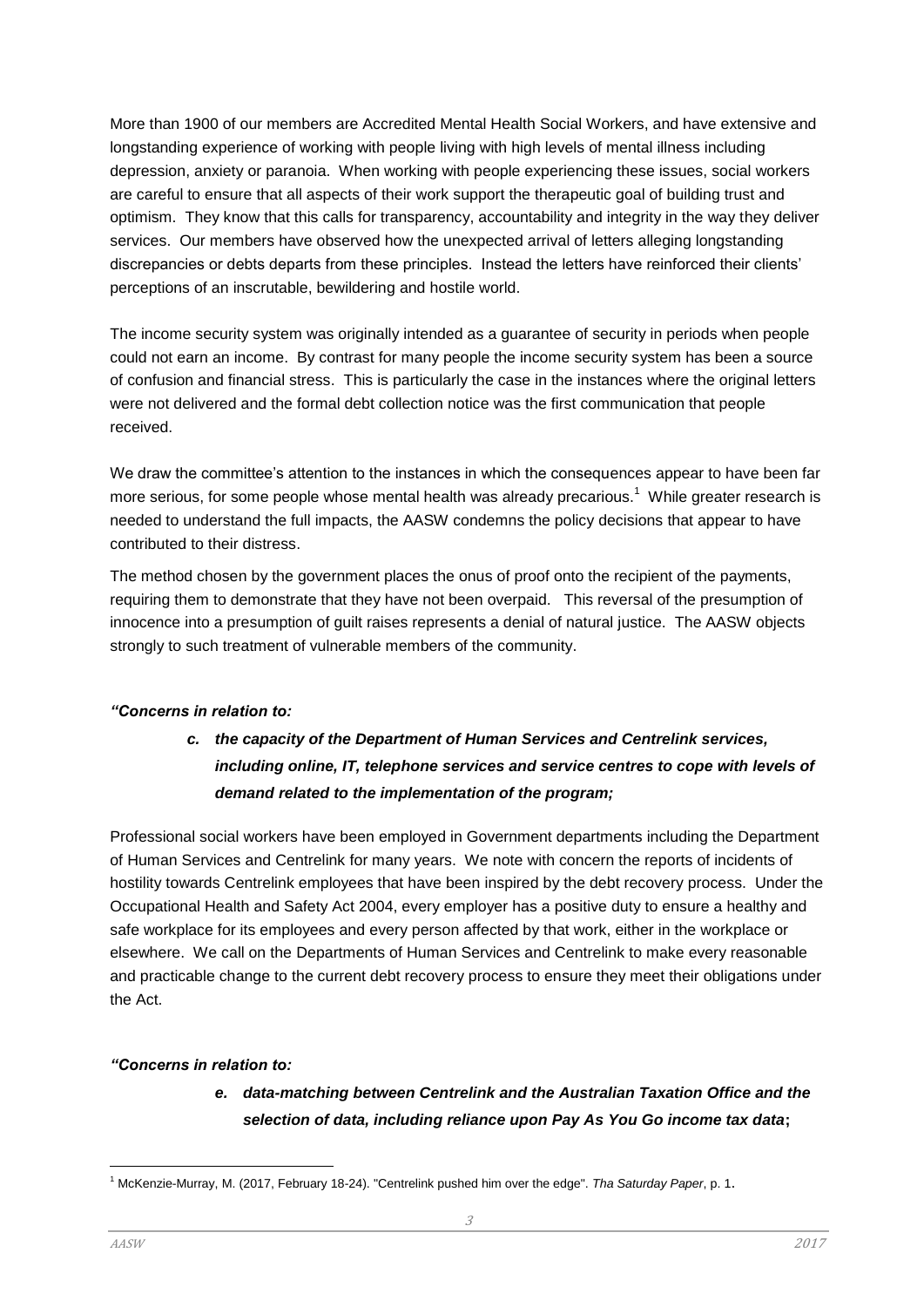Casualised and insecure work is a longstanding feature of the Australian workforce and has been facilitated by employment legislation and policies introduced by Coalition and Australian Labor Party governments. According to the ABS, the defining feature of this work is that people are not entitled to paid leave, including sick leave; and the numbers of people in this category has remained at around two million people over the last ten years<sup>2</sup>.

Therefore, the task of designing a system that guarantees income when people are unable to work, while accurately assessing the level of payment to which they are entitled is not a new one. Although the twin goals of responsiveness and timeliness are admittedly difficult ones to balance, there have been instances in the past and overseas in which these twin goals appeared at odds and were reconciled creatively<sup>3</sup>. We believe that it should not be beyond the capability of the Government to identify a solution that addresses overpayments more constructively than the current situation.

As well as reversing the onus of proof, requiring that people prove that they were not overpaid, the process by which this is to occur imposes tighter requirements on recipients of income support payments than on other taxpayers. We have already pointed out that the Centrelink debt recovery requires that people keep their income statements for longer than the Australian Tax Office does. This means that the government has more stringent requirements for income support recipients than for the highest paid members of the workforce, and represents a significant injustice.

#### *"Concerns in relation to*

### *g. the error rates in issuing of debt notices, when these started being identified and steps taken to remedy errors***;**

The AASW believes that the high rates of error that have been observed have compromised the integrity of the social security system.

We understand that until July last year, the process of comparing income declared to the ATO against income reported to Centrelink relied on human oversight to ensure that the results were accurate and represent actual overpayments. $^4$  We also understand that it was in July that the process was changed to generate a letter automatically, and as a result letters have been sent which inaccurately allege overpayment.<sup>5</sup>

We also understand that the second stage of the process has also had the human oversight removed. When the initial letters received no response, there was no human checking as to possible causes such as incorrect addresses. This meant that debts were raised in instances where when there was no justification for them; and the matter was automatically been handed over to external debt collectors. In some cases the demands of the debt collector has been the first communication people have received.  $^6$ 

Avoiding overpayment is an element of ensuring the integrity of the income support system; and that it is important to maintain the public's confidence in that system. Since Federation, Australia's income support system has played an important role in underpinning our social cohesion. It has provided the

l <sup>2</sup>Australian Bureau of Statisitics. (n.d.), *Forms of Employment, Australia, November 2013*, Retrieved from www.abs.gov.au/ausstats/abs@nsf/latest products/6359.0 <sup>3</sup>Whiteforde, P. &. (2017, February 27). *Timing it Wrong: benefits, imcome TYests and overpayments abd debts.* Retrieved from Inside Story: http://insidestory.org.au/timing-itwrong-benefits-income-tests-overpayments-and-debts<br><sup>4</sup>ibid

<sup>&</sup>lt;sup>5</sup> ibid<br><sup>6</sup> ibid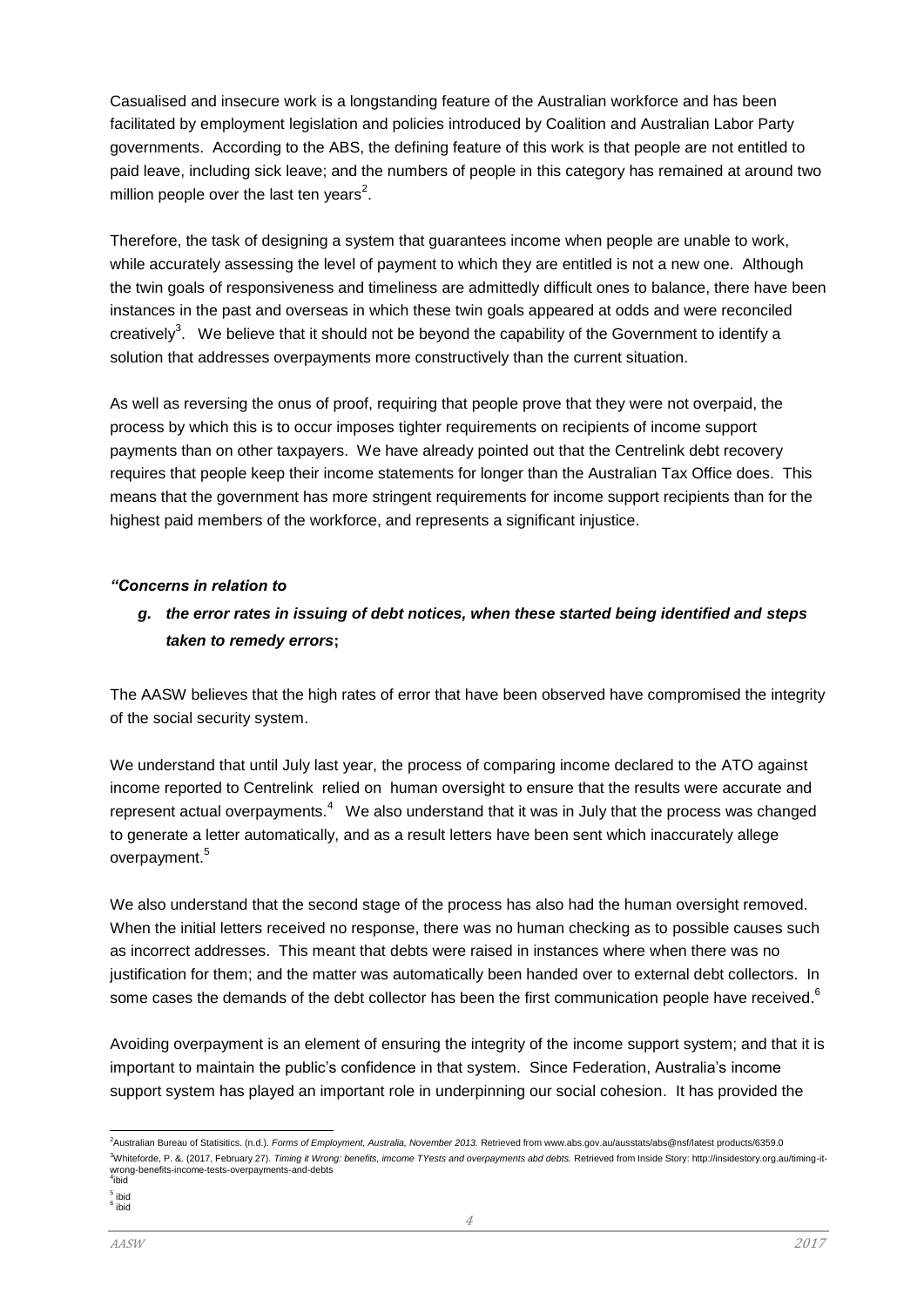basis for a healthy and stable democratic process. The guarantee that the most vulnerable will be supported has exemplified the ethos of a fair go for all.

The process as described above represents a serious departure from that tradition. As an attempt to boost confidence, it has backfired. As well as undermining the motivation of the recipients' perceptions of integrity, it has in fact eroded the public confidence in our social security and welfare system by cementing obvious inaccuracies into the process.

### *"Concerns in relation to*

### *h. the Government's response to concerns raised by affected individuals, Centrelink and departmental staff, community groups and parliamentarians***;**

The AASW has been dismayed to observe the responses of the Minister for Human Services to the concerns raised by individuals and the media. On at least one occasion, the Minister has counteracted the criticism of the heavy handed approach and the claims of mismanagement by characterising the recipients of over payments as deliberately fraudulent. In an interview, the Minister's described "dozens and dozens and dozens, hundreds and thousands of instances" of people "egregiously" and "deliberately doing the wrong thing". The Minister then estimated that the amount of outstanding money that had been identified was \$300 million, before later admitting that only \$24 million has been recouped so far.<sup>7</sup>

There are two important points to be made to this response. The first is that people relying on income support payments are entitled to the same presumption of innocence as everyone else. Their welfare dependant status does not justify the government's assumption that there was a deliberate fraud. Neither does the amount of money that could have been overpaid justify the reversal of the onus of proof.

The second is that, regardless of the cause of the original overpayment, our submission has already described how inaccurate letters and unjustified debt notices are the result of mismanagement of the implementation. It is this implementation which has been criticised, and this sits firmly in the domain of the department's decision making.

Similarly, in her evidence to the senate Inquiry, the Secretary of the Department of Human Services, Kathryn Campbell, said that the reason that people had been surprised when they were visited by debt collectors was that they had previously "refused to engage". This explanation ignores the evidence that has already been presented that this was the result of Centrelink relying on outdated information rather than more recent data available through the electoral role.

The AASW has already publicly expressed our condemnation of the release of personal information of individuals who spoke out against Centrelink's automated debt recovery processes. We would like to reiterate our concern at the breach of privacy this entails. This is an abuse of the government's power and appears to be designed to intimidate others into silence.

The AASW contends that these responses have contributed to a widespread perception of a punitive and uncaring government. Indeed, we are alarmed at how closely the government's responses and actions have echoed longstanding discourse of blaming vulnerable and low income people for their situation. This oppressive and unjust narrative has been used as a justification for cutting support for

l

<sup>&</sup>lt;sup>7</sup> Alan Tudge, m. f. (2017, March 9). Alan Tudge defends Centrelink 'robodebt' program. (F. Kelly, Interviewer)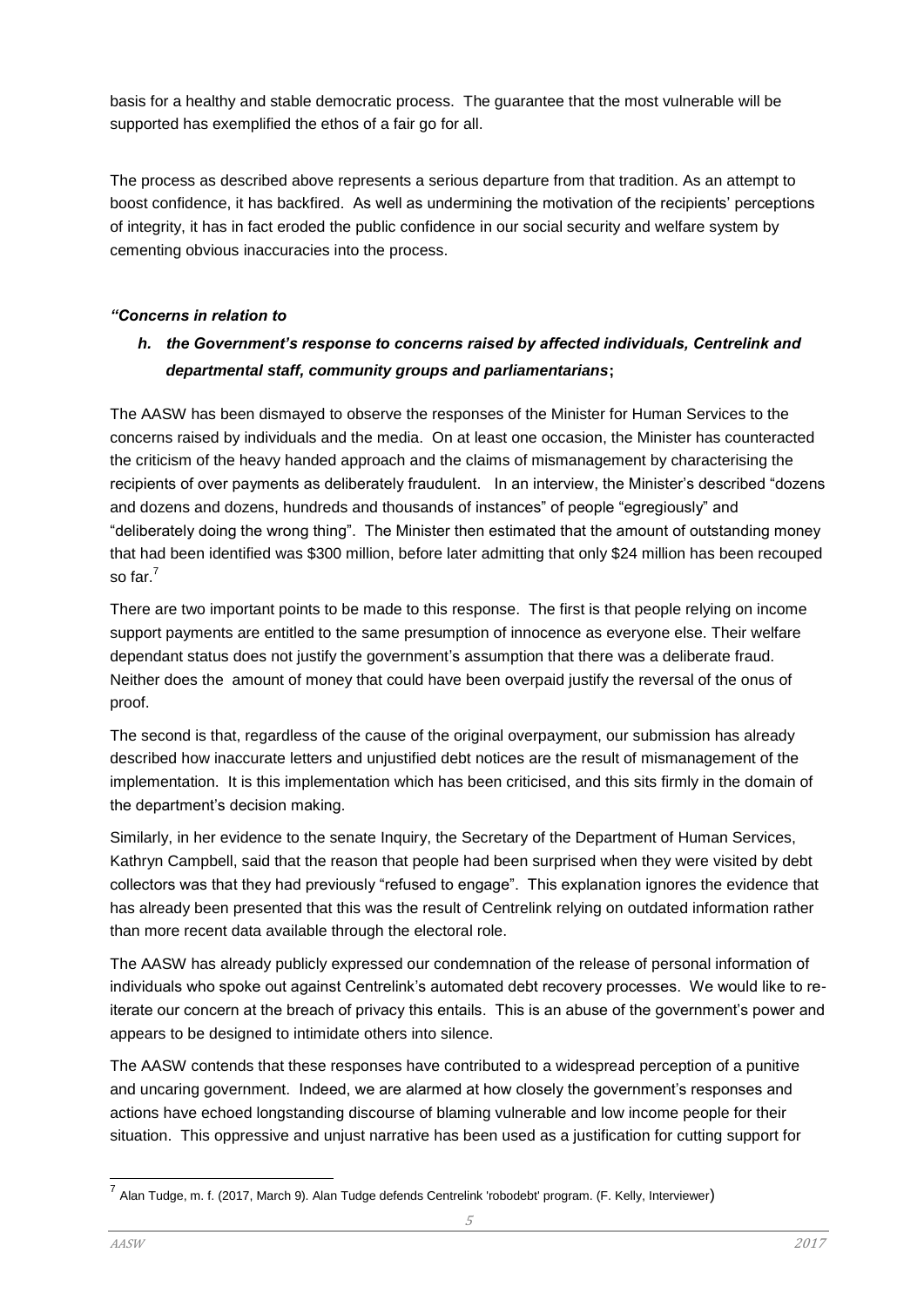vulnerable people since the 18<sup>th</sup> and 19th Century. It has no place in the contemporary Australian social fabric.

Submitted for and on behalf of the Australian Association of Social Workers Ltd